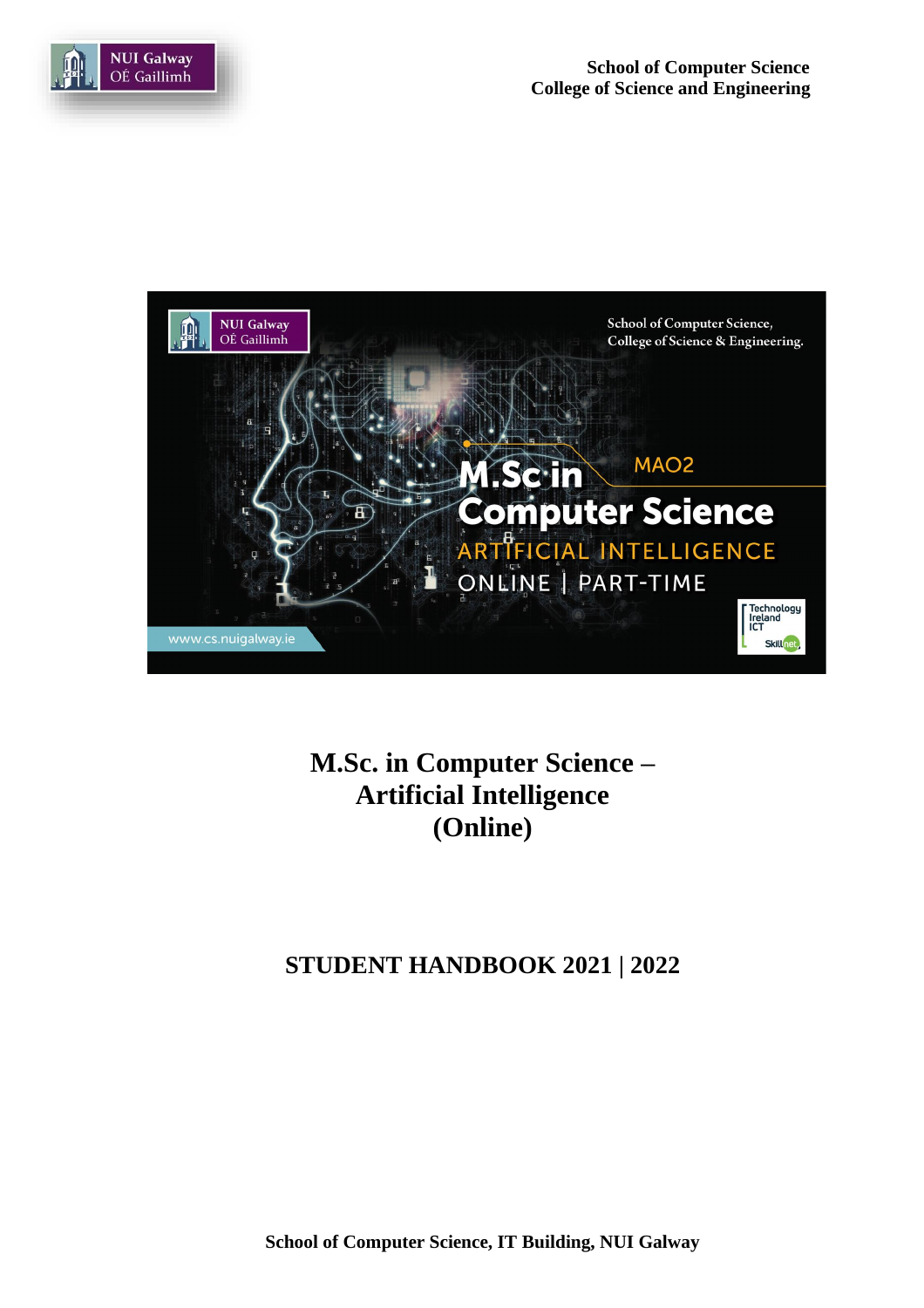*Please note: This handbook is for information only and is correct at time of compilation. However, processes and procedures may change throughout the academic year. Please contact the relevant websites and Administrative Offices for up to date information.*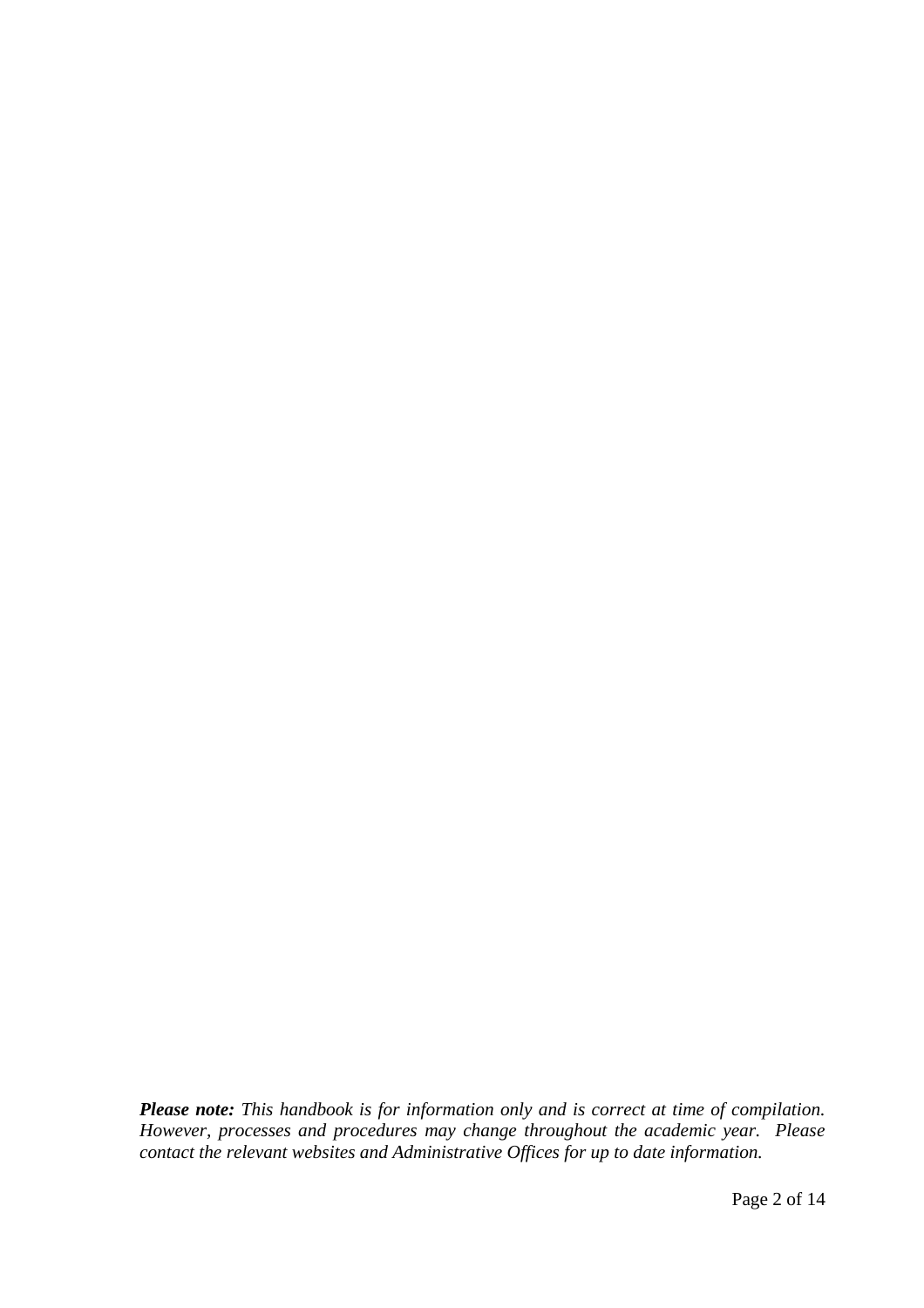## **1.1 M.Sc in Computer Science – Artificial Intelligence - Online**

The M.Sc. in Computer Science - Artificial Intelligence - Online aims to deliver a cuttingedge programme in Artificial Intelligence to students working in industry in Ireland. It is funded by Technology Ireland ICT Skillnet. Dublin City University is a partner institution. It is a full MSc in Artificial Intelligence, not a conversion programme. It is aimed at students with strong undergraduate qualifications in relevant areas such as computer science, and/or extensive relevant industry experience.

**All modules are delivered fully online**. Delivery will be via video and readings through Blackboard, the online learning system. So, there is no weekly timetable. If you miss a week through illness or work commitments, normally you will be able to just catch up in your own time. (But if your study is seriously affected by circumstances out of your control, potentially affecting your grades, you may be eligible to apply for an assignment extension or exam deferral - see later in this document and policy online [https://www.nuigalway.ie/academic](https://www.nuigalway.ie/academic-skills/assignmentsexams/manageassignments/)[skills/assignmentsexams/manageassignments/\)](https://www.nuigalway.ie/academic-skills/assignmentsexams/manageassignments/). Students are required to attend the University only for normal exam periods at the end of Semester 1 (December 2021) and Semester 2 (April-May 2022). Exams are on-campus at the end of each semester. The NUI Galway calendar is linked below:

<http://www.nuigalway.ie/exams/timetable-advice/examtimetable/>

Some modules will hold occasional optional live online lectures. The times for these will be arranged and communicated by individual lecturers. We will also hold an online meetup during Orientation.

### **Workload**

Students take 3 modules every semester (2 semesters per year) and a capstone project and thesis beginning in Year 1 and continuing to end of Year 2. Each module is worth 5 ECTS (credits) and a 5 ECTS module is estimated to take an average of 100 hours of work, including engaging with lectures, online discussions, reading, carrying out assignments, study time, and the final exam. Since the term is 12 weeks plus a reading week and exam time, this equates to approximately 3 modules x 100 hours  $/$  14 weeks = 21 hours per week.

#### **Assessment**

Most modules use a mix of Continuous Assessment and Exams. The average mix is probably 40% CA and 60% Exams. Some CA items use group work.

#### **Project**

The Capstone project is worth 33% of the degree. It is a large independent project in the area of AI. It is research/scientific project, not just software development. The main outcome is a substantial thesis document. Students may choose their own topics (subject to faculty approval). Faculty will also offer several topics. An ideal topic is one which is of academic interest as well as being of value to your employer. During Year 1 Semester 2, we will discuss the procedures in detail and kick off the process of choosing topics and allocating students to supervisors.

#### **Programming**

We will use Python as the main programming language in the MSc. This reflects its wide use in machine learning and artificial intelligence, its suitability for general-purpose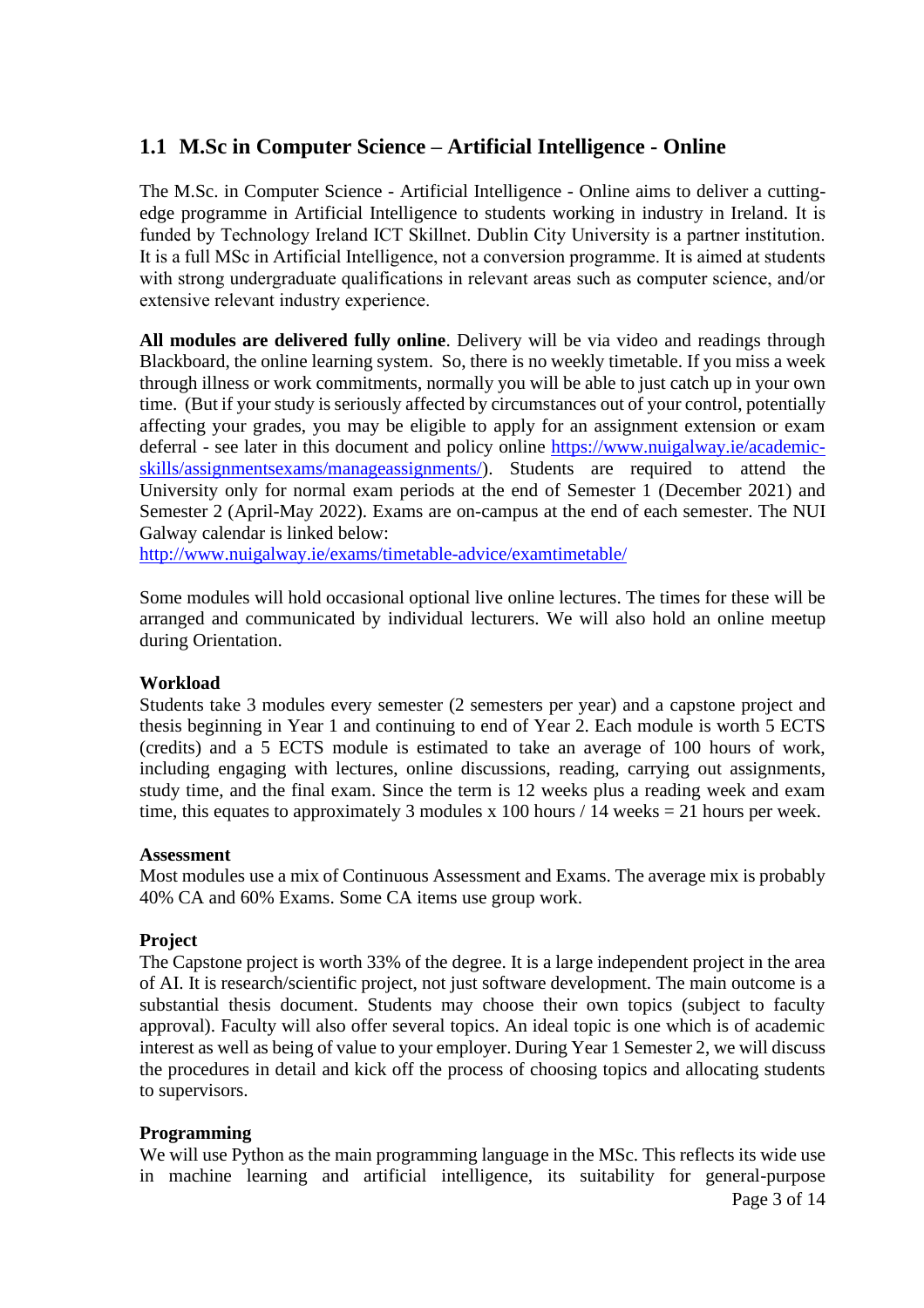programming, and its wide use as a teaching language. We will also use R, especially for statistics. We will teach these languages from scratch in the module Programming and Tools for Artificial Intelligence, but we will teach them very quickly, assuming that students have already studied programming and use programming as part of their current employment. One module will also use Java, that is Tools & Techniques for Large Scale DA. This module will not teach Java from scratch, but will assume students know the basics. Students who have not studied or used Java are encouraged to spend some time in advance to pick up basic Java.

### **Preparing for the MSc**

All students admitted to the programme have excellent, suitable backgrounds, and so preparation is not required. Students who wish to brush up on topics or read about module content in advance may wish to consider some of the following resources:

- **General computer use:** understanding the filesystem, filename suffixes, using a command-line interface, installing software.
- **Programming**: A Whirlwind Tour of Python, Jake Vanderplas <https://jakevdp.github.io/WhirlwindTourOfPython/> (most of this book will be assigned as readings in the Programming and Tools for AI module)
- **Discrete Mathematics**: <https://cse.buffalo.edu/~rapaport/191/S09/whatisdiscmath.html> and [https://www.youtube.com/watch?v=tyDKR4FG3Yw&list=PLDDGPdw7e6Ag1EIz](https://www.youtube.com/watch?v=tyDKR4FG3Yw&list=PLDDGPdw7e6Ag1EIznZ-m-qXu4XX3A0cIz) [nZ-m-qXu4XX3A0cIz](https://www.youtube.com/watch?v=tyDKR4FG3Yw&list=PLDDGPdw7e6Ag1EIznZ-m-qXu4XX3A0cIz)
- **Statistics**: Coursera Basic Statistics <https://www.coursera.org/learn/basic-statistics>
- **Calculus**: Khan Academy Calculus <https://www.khanacademy.org/math/multivariable-calculus>
- **Natural Language Processing:** the main textbook is Daniel Jurafsky, James H. Martin "Speech and Language Processing - An Introduction to Natural Language Processing, Computational Linguistics and Speech Recognition", Pearson, Prentice Hall, ISBN-10: 0131873210. Third Edition draft: <https://web.stanford.edu/~jurafsky/slp3/ed3book.pdf>

### **Laptops**

NUI Galway School of Computer Science requires all students to have exclusive use of a laptop for use in lectures and labs, for home use of online materials and for participation in online sessions. The minimum and recommend spec are detailed at [http://www.nuigalway.ie/science-engineering/school-of-computer-](http://www.nuigalway.ie/science-engineering/school-of-computer-science/currentstudents/laptops/)

[science/currentstudents/laptops/.](http://www.nuigalway.ie/science-engineering/school-of-computer-science/currentstudents/laptops/) We also operate a laptop loan scheme for students who cannot afford a suitable laptop (see same address).

#### **Career Opportunities**

Graduates will be excellently qualified to advance their careers in the area of Artificial Intelligence; such careers may include higher-level and R&D opportunities in industry, PhDlevel research, or the establishment of new ventures that provide leading-edge AI solutions and products.

#### **Academic Skills Resources**

The following resources are recommended especially for students who are returning to study after a long break:

• <https://www.nuigalway.ie/academic-skills/>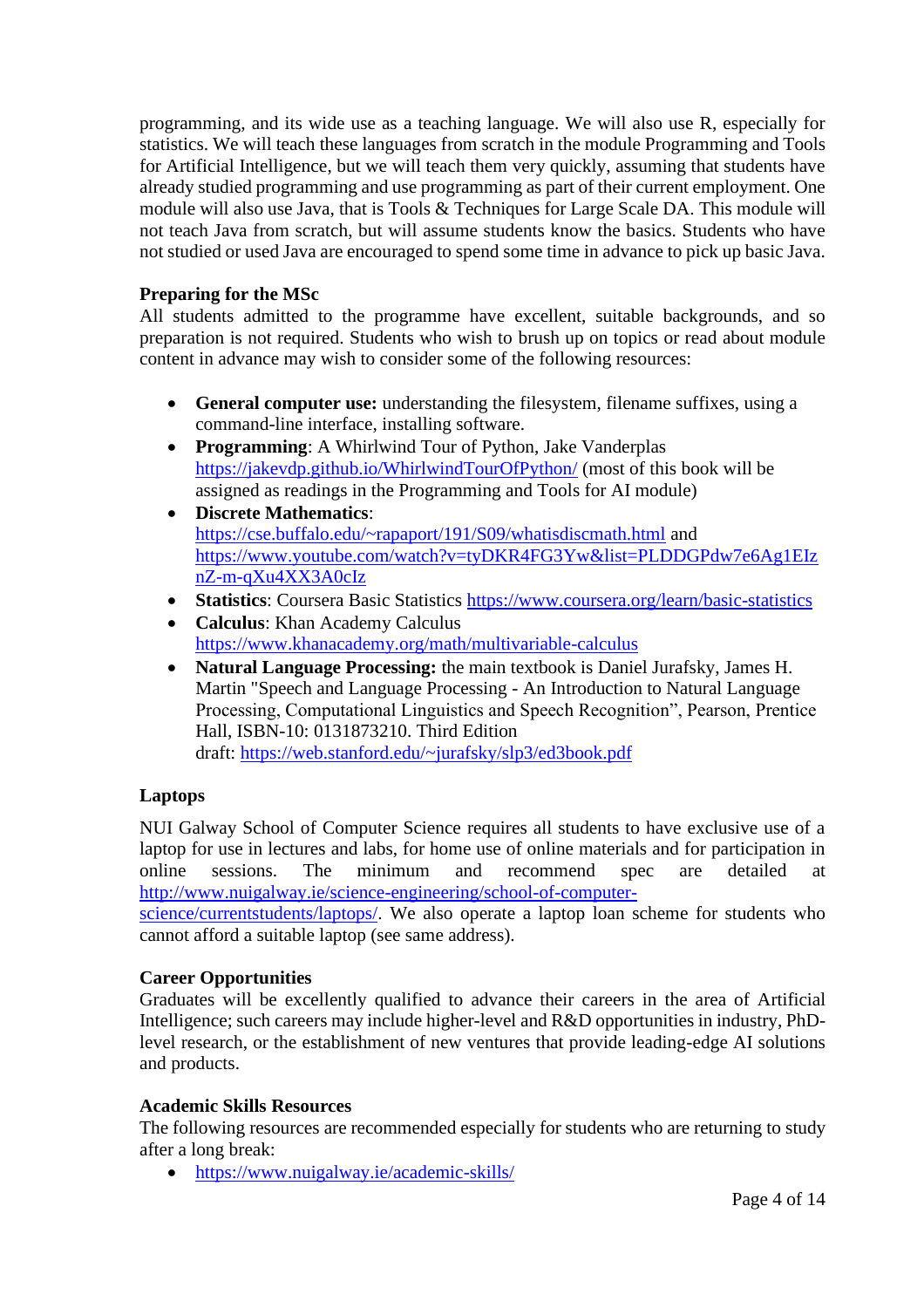#### **ID cards and student services**

Students of the MScAI Online are normal students of the University. They hold student ID cards, can use the library, can use all normal student services such as student parking (see elsewhere in this document), the Students' Union, student clubs and societies, etc. Students can collect their ID cards from the Reghelp Desks, first floor, Áras Uí Chathail from the start of term:<https://www.nuigalway.ie/registration/quick-links/id-cards/>

#### **Faculty**

The programme is delivered by the NUI Galway School of Computer Science (which incorporates the NUI Galway Data Science Institute), in collaboration with other Schools in NUI Galway (Philosophy, and Mathematics, Statistics, and Applied Mathematics), and Dublin City University. The School of Computer Science is part of the NUI Galway College of Science and Engineering. You may continue to see some references in old documents/websites to the IT Discipline which was part of the old College of Engineering and Informatics.

The NUI Galway Computer Science faculty are listed at<http://www.it.nuigalway.ie/people/> and [https://dsi.nuigalway.ie/emt/.](https://dsi.nuigalway.ie/emt/) Email addresses, phone numbers, and room numbers are provided. Faculty members' research interests are also listed.

#### **Module Registration**

After registering as an NUI Galway student, a student can register for modules. For the first semester, students of the MScAI Online take three core modules, with no choices, as shown below. Therefore, please register for these to gain access to Blackboard.

#### **Programme Curriculum**

This is a 2-year 90-ECTS course with three main elements:

- Core foundational modules (35 ECTS)
- Optional advanced modules (25 ECTS), and
- A substantial capstone project (30 ECTS).

In Year 1, all modules are core. In Year 2, a choice among optional modules may be available. The modules offered are as shown below, subject to availability.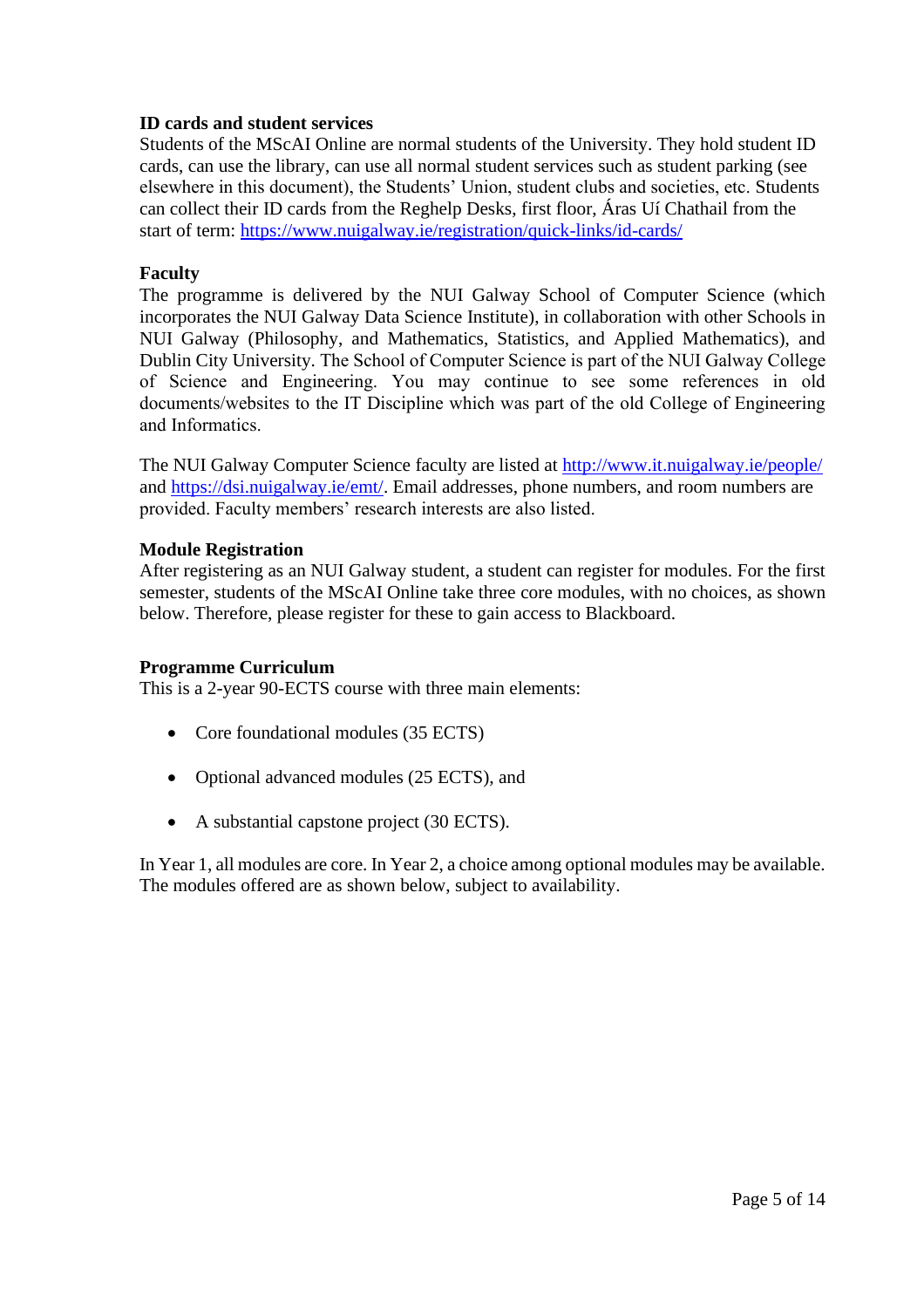|               | NUI Galway MSC in Computer Science - Artificial Intelligence (Online)            |    | <b>Year 1 (1MAO2)</b> |                       |                                | <b>Year 2 (2MAO2)</b> |                      |               |                      |                                |               |
|---------------|----------------------------------------------------------------------------------|----|-----------------------|-----------------------|--------------------------------|-----------------------|----------------------|---------------|----------------------|--------------------------------|---------------|
| Code          | <b>Module Title</b>                                                              |    |                       | <b>ECTS</b> Year Sem. | Lecturer(s)                    | S1:15<br><b>ECTS</b>  | S2:15<br><b>ECTS</b> | <b>Summer</b> | S1:15<br><b>ECTS</b> | S2 : 15 or<br><b>17.5 ECTS</b> | <b>Summer</b> |
| CT5170        | Principles of Machine Learning - Online                                          | 5  | 1                     | $\mathbf 1$           | M Madden &<br>P Mannion        | <b>ML</b>             |                      |               |                      |                                |               |
| CT5146        | Introduction to Natural Language<br>Processing - Online                          | 5  | 1                     | 1                     | P Buitelaar &<br>J McCrae      | <b>NLP</b>            |                      |               |                      |                                |               |
| CT5148        | Programming and Tools for AI - Online                                            | 5  | 1                     | 1                     | J McDermott Prog               |                       |                      |               |                      |                                |               |
| CT5149        | Research Skills in Artificial Intelligence -<br>Online                           | 5  | 1                     | 2                     | D O'Sullivan                   |                       | Research             |               |                      |                                |               |
| CT5136        | Data Visualisation - Online                                                      | 5  | 1                     | 2                     | C Hayes                        |                       | Data Viz             |               |                      |                                |               |
| CT5150        | Tools and Techniques for Large Scale Data<br>Analytics - Online (-> DCU)         | 5  | 1                     | $\overline{2}$        | M Nickles &<br>E Curry         |                       | <b>LSDA</b>          |               |                      |                                |               |
| CT5152        | Artificial Intelligence and Ethics - Online                                      | 5  | $\overline{2}$        | 1                     | H Schmidt-<br>Felzmann         |                       |                      |               | <b>Ethics</b>        |                                |               |
| CT5153        | <b>Information Retrieval - Online</b>                                            | 5  | 2                     | 1                     | CO'Riordan                     |                       |                      |               | IR                   |                                |               |
| ST5001        | <b>Statistics for AI</b>                                                         | 5  | 2                     | 1                     | J Newell & C<br>Scarrott       |                       |                      |               | <b>Statistics</b>    |                                |               |
| CT5145        | Deep Learning - Online                                                           | 5  | $\overline{2}$        | $\overline{2}$        | M Madden &<br>J McDermott      |                       |                      |               |                      | <b>Deep</b><br><b>Learning</b> |               |
| CT5130        | Agents, Multi-Agent Systems and<br>Reinforcement Learning - Online (->DCU)       | 5  | $\overline{2}$        | 2                     | E Howley & E<br><b>Barrett</b> |                       |                      |               |                      | <b>RL/MAS</b>                  |               |
| CT5147        | Knowledge Representation and Statistical<br>Relational Learning - Online (->DCU) | 5  | 2                     | 2                     | <b>M Nickles</b>               |                       |                      |               |                      | <b>KR/SRL</b>                  |               |
| DCU_CT<br>558 | Further Topics in AI - Online - DCU (DCU->)                                      | 15 | 2                     | 2                     | DCU (J<br>McDermott)           |                       |                      |               |                      | <b>DCU</b>                     |               |
| CT5131        | Capstone Project and Thesis in Artificial<br>Intelligence - Online               | 30 | 1,2                   | 1,2,3                 | J McDermott                    |                       | Project              |               |                      |                                |               |
|               | See http://www.it.nuigalway.ie/people/ for lecturer details                      |    |                       |                       |                                |                       |                      |               |                      |                                |               |
| DCU->         | Delivered by DCU                                                                 |    |                       |                       |                                | core                  |                      |               |                      |                                |               |
| ->DCU         | Offered to DCU                                                                   |    |                       |                       |                                | optional              |                      |               |                      |                                |               |

For more information on the syllabus, please see: [http://www.nuigalway.ie/courses/taught](http://www.nuigalway.ie/courses/taught-postgraduate-courses/online-artificial-intelligence.html#course_outline)[postgraduate-courses/online-artificial-intelligence.html#course\\_outline.](http://www.nuigalway.ie/courses/taught-postgraduate-courses/online-artificial-intelligence.html#course_outline) Scroll down and click "+" for each module to see more details.

# **Programme Director**

| <b>Programme</b>                      | <b>Programme</b><br><b>Director</b> | <b>Room</b> | E:mail                       |
|---------------------------------------|-------------------------------------|-------------|------------------------------|
| M.Sc in Computer Science – Artificial | Dr James                            | 441         | james.mcdermott@nuigalway.ie |
| Intelligence - Online                 | McDermott                           |             |                              |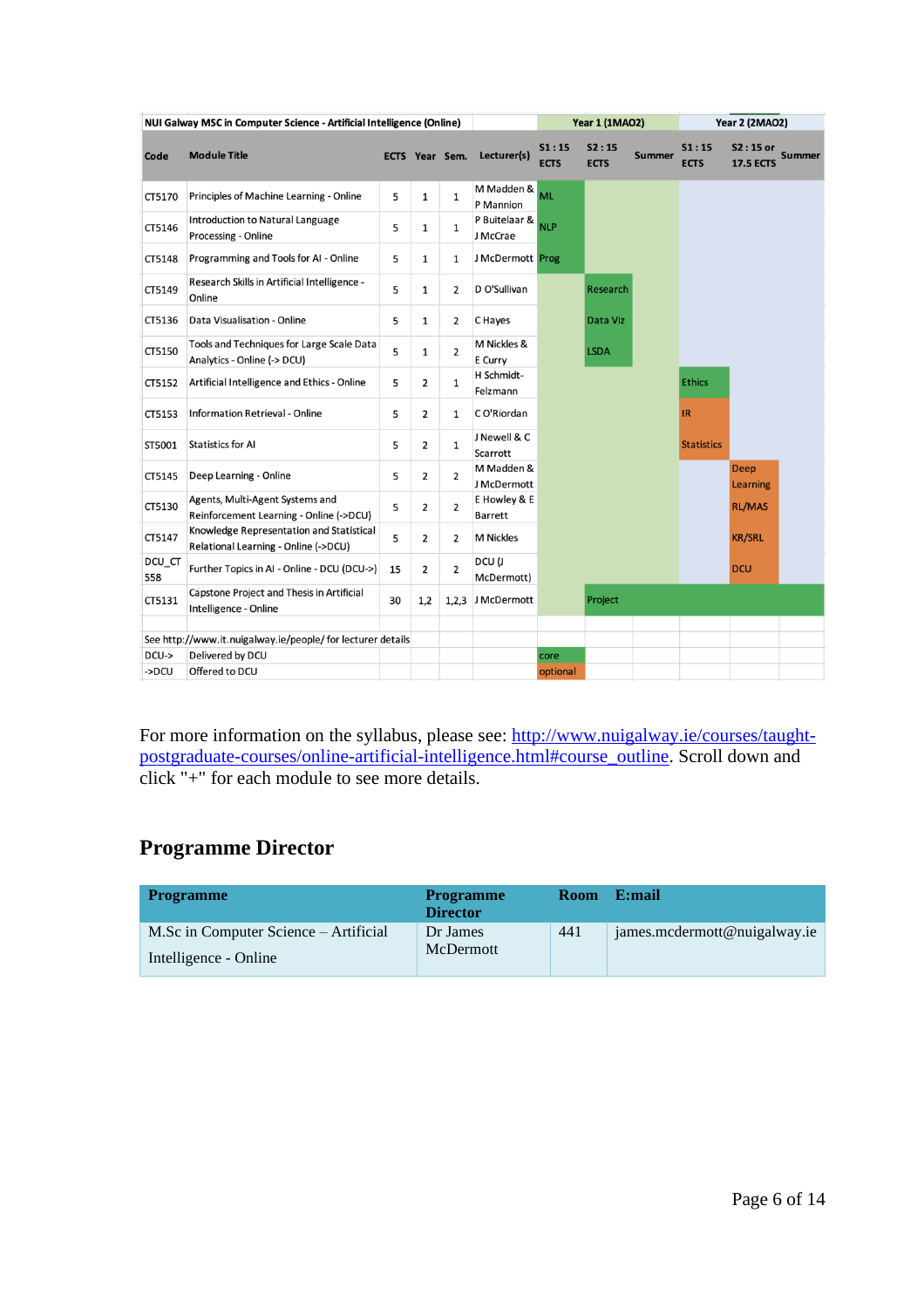## **2.1 Maps**

NUI Galway Campus map can be located on the University's website at: [http://www.ptba.nuigalway.ie/images/campus\\_map\\_.pdf](http://www.ptba.nuigalway.ie/images/campus_map_.pdf)

## **2.2 Examinations**

The Examinations Office posts all results to the home address of each candidate. It is the responsibility of students to inform the **Admissions Office** of any change of address.

### *Results*

Results will **NOT** be given on the telephone to candidates, or to anyone acting on their behalf.

### *Examination Timetables*

Examination timetables may be viewed on the NUI, Galway web page at the following address: [http://www.nuigalway.ie/exams/timetable-advice/examtimetable/.](http://www.nuigalway.ie/exams/timetable-advice/examtimetable/) Personalised timetables will be available on the WEB on a date to be advised by the Exams Office.

### **Timetables will NOT be posted to students.**

Please be advised:

- Check the timetable OFTEN as changes may occur
- Revisions to timetable will be published on the Examinations Office WEB page only
- Revisions to timetable will not be posted to individuals

## *Repeat, Appeals and Re-checks*

Appeals and rechecks should be addressed to the Examinations Office. In the case of Appeals, candidates must first consult the Head of the School of Computer Science for advice. A fee must be lodged with both the Appeal and Recheck Forms. Appeals from summer examinations must be lodged within four weeks after the issue of results (and up to three weeks after the issue of results in autumn where). Rechecks must be lodged up to three weeks after the issue of summer examination results. Fees are refunded if the outcome is positive.

### *Exam Board Sittings*

The examinations board will sit in June and October where relevant examination, project and theses grades will be processed by the College of Science and Engineering.

## *Deferral of Exams*

A guide for exam deferrals is available at [http://www.nuigalway.ie/exams/timetable](http://www.nuigalway.ie/exams/timetable-advice/deferrals/)[advice/deferrals/.](http://www.nuigalway.ie/exams/timetable-advice/deferrals/) This guide is to assist students with the process and provides a link to the application form and guidelines.

## **2.3 Student Services**

Coming to University is a major milestone in your life and a point of changeover in your life. You are facing into some challenges and many opportunities. You will encounter the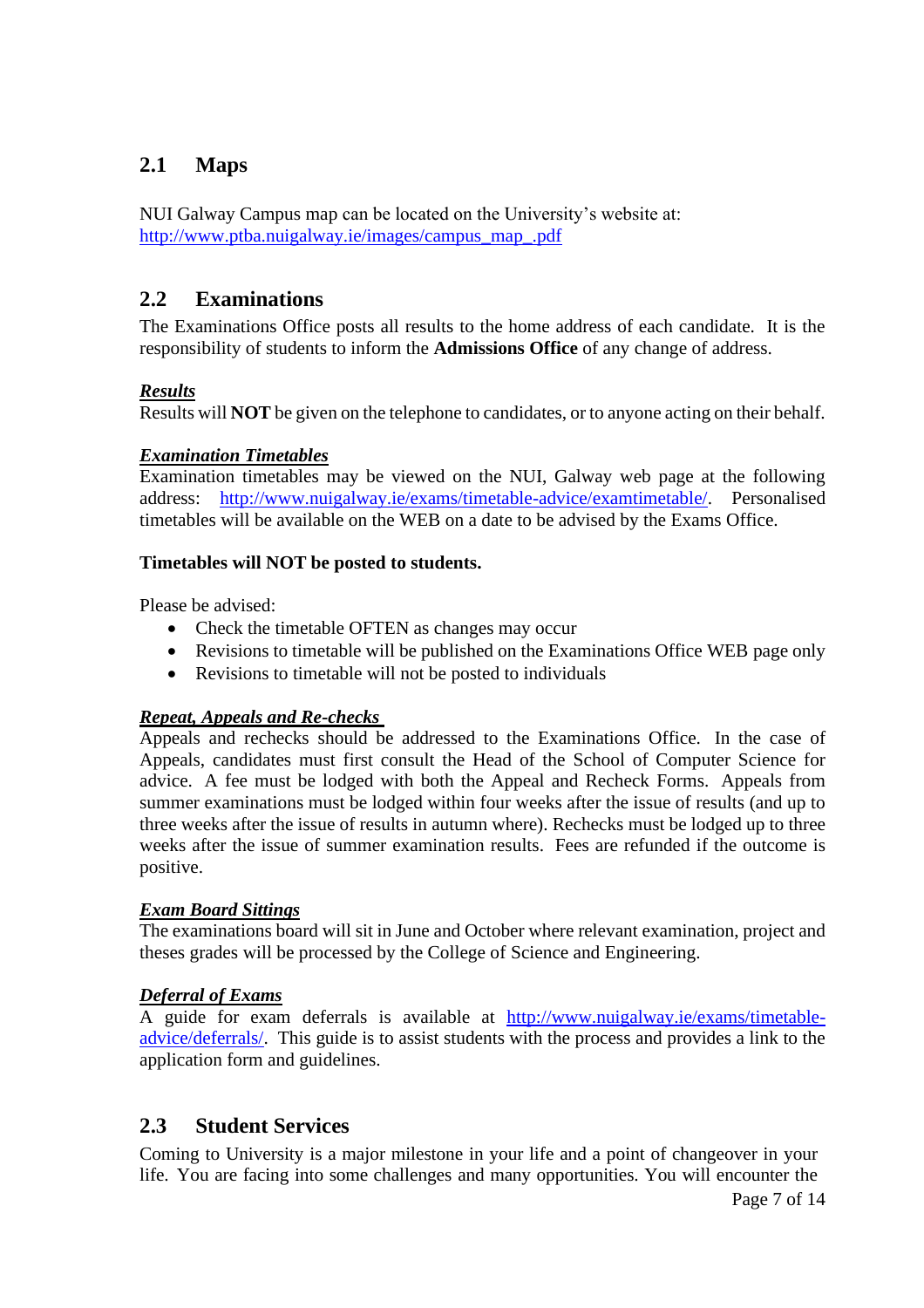enjoyment and challenges of independence and decision-making and responsibility for your own well-being and lifestyle.

Student Services is a team that are core to the personal and academic development of students. Student Services is under the management of the [Vice President for the Student](http://www.nuigalway.ie/student_services/patmorganvpse.html)  [Experience.](http://www.nuigalway.ie/student_services/patmorganvpse.html) Student Services is committed to enhancing the individual student experience by providing an excellent service which supports the holistic development of the person, thereby enabling each student to achieve their full academic potential. Through valuing, recognising and supporting each staff member and by forging strong alliances within the University Community, Student Services will assist NUI Galway to become a truly Student Centred University.

Student Services provides support as follows:

- Personal Support: [Accommodation,](http://www.nuigalway.ie/student_life/student_services/accommodation_office/) [Chaplaincy,](http://www.nuigalway.ie/student_services/chaplains/) [Counselling,](http://www.nuigalway.ie/student_services/counsellors/) [Disability](http://www.nuigalway.ie/student_services/disability_office/) [Support,](http://www.nuigalway.ie/student_services/disability_office/) Mature [Students](http://www.nuigalway.ie/mature_students/) office, [Health](http://www.nuigalway.ie/student_services/health_unit/) Unit, Student Connect [Mentoring](http://www.student-connect.nuigalway.ie/) [Programme.](http://www.student-connect.nuigalway.ie/)
- Career and [Professional](http://www.nuigalway.ie/careers/) Support; Job Search; Postgraduate Study & Student Abroad, Career and occupation information, Work Experience (PEP and GEP).
- Social and Recreational Opportunities; Sport [Facilities,](http://sports.nuigalway.ie/display_page.php?page_id=2) 40 Sports [Clubs,](http://www.sports.nuigalway.ie/) [77](http://www.socs.nuigalway.ie/) [Societies](http://www.socs.nuigalway.ie/) and Sports Centre.

Detailed information on all the Student Services offered by NUI Galway may be found a t <http://www.nuigalway.ie/student-life/student-support/>

#### **Student Services Staff**

Mr. John Hannon Ms. Teresa Kelly Director Administrative Assistant Aras Uí Cathail Aras Uí Cathail Tel: 091-493586 ext. 3586 Tel. 091-492364 ext. 2364 E-mail**:** [john.hannon@nuigalway.ie](mailto:john.hannon@nuigalway.ie) E-mail**:**[Teresa.Kelly@nuigalway.ie](mailto:Teresa.Kelly@nuigalway.ie)

Ms. Una McDermott Ms. Angela Walsh Administrative Assistant Administrative Assistant Aras Uí Cathail Aras Uí Cathail Tel**:** 091-495282 ext. 5282 Tel**:** 091-493540 ext. 2364

E-mail**:**[Una.McDermott@nuigalway.ie](mailto:Una.McDermott@nuigalway.ie) E-mail**:** [Angela.Walsh@nuigalway.ie](mailto:Angela.Walsh@nuigalway.ie)

## **2.4 Computer Science Account and Swipe Card Access to Labs**

The School of Computer Science has a number of undergraduate and postgraduate rooms which are for the use of our own students. Within these rooms are computers and printers. All students who are taking a module/course with the School of CS are entitled to an account to access the open access labs in the IT Building (Note: IT 106 is available to all NUIG students using main NUIG account). Depending on their course they may also have swipe card access to further project labs in the IT Building.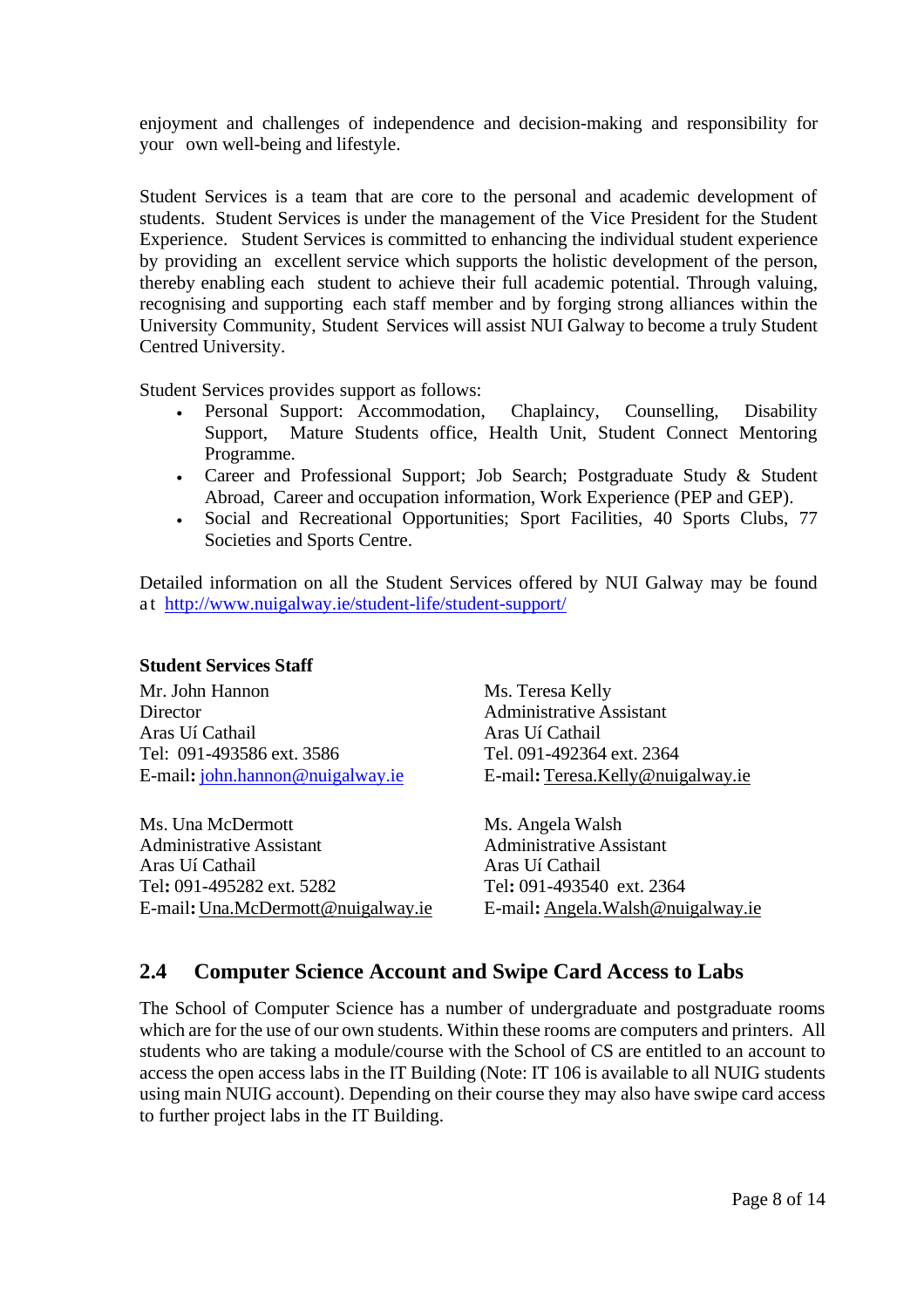Accounts are setup automatically after a student registers for one of our modules/courses, and students will receive an email to their NUIG email to indicate the account is ready for use. Students must then log on to a URL to retrieve their password: [http://www2.it.nuigalway.ie/accounts/.](http://www2.it.nuigalway.ie/accounts/) This will give the password, weekly print quota and list any swipe card access to rooms. Students who have issues with their Computer Science computer account, a PC or swipe access in the IT Building should log a call to Computer Science Technical officers: [support@it.nuigalway.ie.](mailto:support@it.nuigalway.ie)

Useful link for further related info: [http://www.cs.nuigalway.ie/currentstudents/.](http://www.cs.nuigalway.ie/currentstudents/) Students who have issues with their main NUIG account, Wifi, Blackboard, personal laptops or any PC/printer on the rest of campus should refer to the NUIG helpdesk: <http://www.nuigalway.ie/information-solutions-services/services-for-students/>

## **2.5 DISC - Computer Programming Drop-In Support Centre**

Computer DISC is a Computer Programming Drop-In Support Centre for all NUI Galway students who are taking any programming/software development courses. The DISC is a free service that supports all students with their self-directed learning in computing topics at all years and levels in NUI Galway. The centre is located in Room 205 on 1st floor of the Information Technology (IT) Building and also operates on online service.

What services does Computer DISC provide to students?

- Facilities for students to sit and work on programming problems
- One-to-one advice and support for students, and focused small group tutorials
- Books, courseware, web links, and other learning resources for programming students
- A website with information and an email service for all queries
- Advice for students who wish to learn new programming languages autonomously
- Assistance with new technologies for project work such as Final Year Projects

## **2.6 Student Counselling**

The counselling service is part of a network of support services offered by NUI, Galway. It provides professional counselling, which is **free** and **confidential** to all students of NUI, Galway. Life as a student is exciting and challenging, an achievement usually gained after much hard work and preparation. It can also be stressful at times. You may find you are experiencing personal difficulties which are affecting your ability to study and to take full advantage of the opportunities available to you at NUI, Galway. This is where we can help. We are a team of qualified and experienced counsellors, psychologists and psychotherapists. The service operates within the Code of Ethics and Practice agreed by the Irish Association of University and College Counsellors (IAUCC). The services provided include:

- Pre-counselling assessment
- Individual counselling and psychotherapy
- Group work
- Information and referral
- A consultation service for those who may have concerns about a student such as tutors, university staff, friends or parents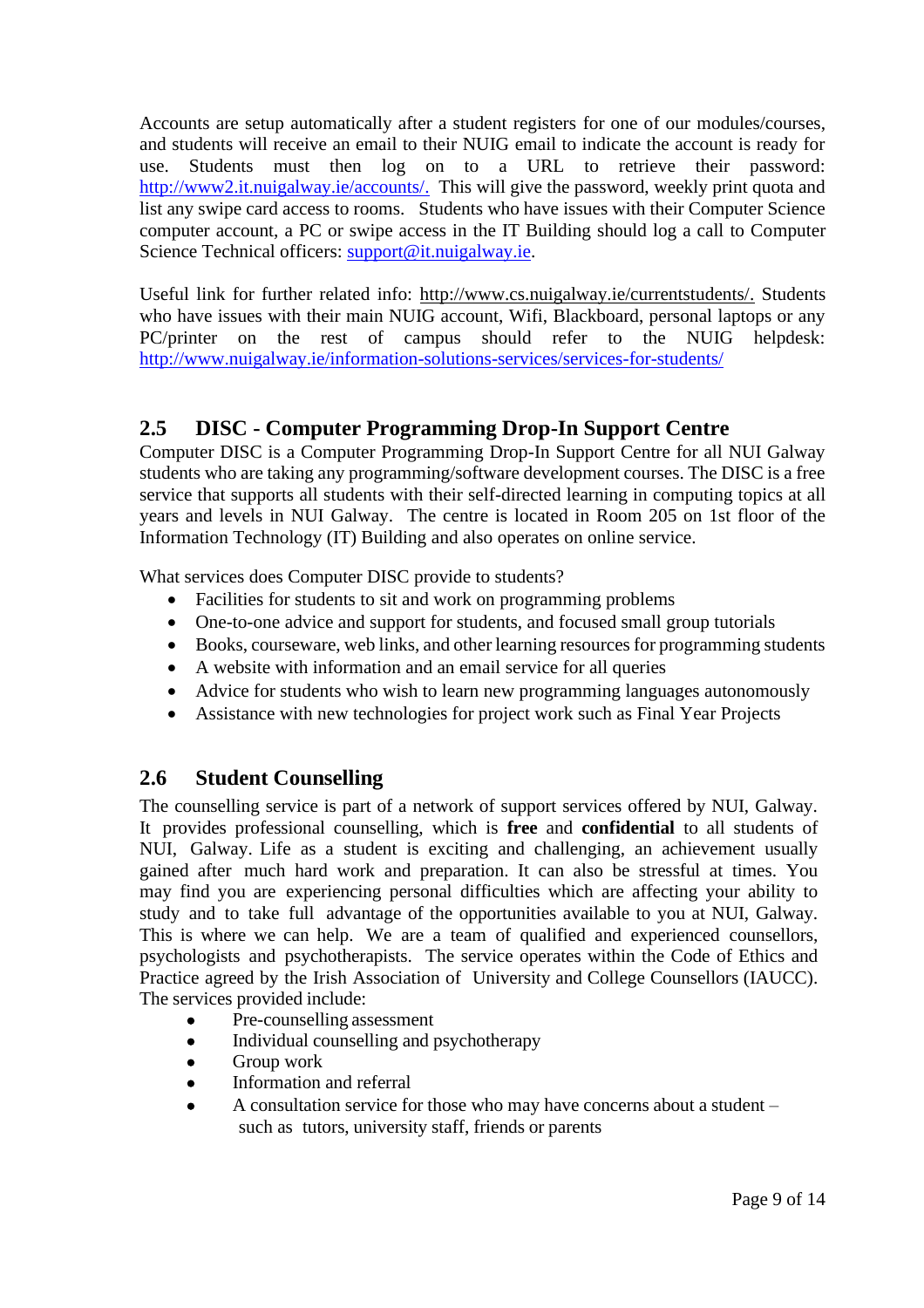A drop in service is open every weekday in term time from 2.00pm to 4.00pm. Further information including information about online services is available from: information including information about online services is available from: <http://www.nuigalway.ie/counsellors/>

#### **Counselling Staff**

Ms. Geraldine Connolly, Head of Counselling Direct Tel**:** 091 – 495202, Ext. 5202 E-mail**:** [geraldine.connolly@nuigalway.ie](mailto:geraldine.connolly@nuigalway.ie)

Ms. Emer Casey, Counsellor Direct Tel. 091 – 495633, Ext. 5633 E-mail: [emer.casey@nuigalway.ie](mailto:emer.casey@nuigalway.ie)

#### **Contact Address:**

Counselling Services No. 5 Distillery Road NUI, Galway Direct Tel**:** 091 492484 ext**.** 2484 E-mail**:** [counselling@nuigalway.ie](mailto:counselling@nuigalway.ie)

## **2.7 Blackboard**

Blackboard is the Virtual Learning Environment (VLE) in use at NUI Galway. Blackboard is a web based application that gives students access to all their courses at NUI Galway. Blackboard allows students to download lecture notes, reading lists, assessment information and other course-related material. Students have access to their online Blackboard courses once they have registered with NUI Galway. When a student registers for a course or module with the NUI Galway Student Records System, they are automatically enrolled in the corresponding course on Blackboard. These changes are recognised by Blackboard within 24 hours.

If students require additional assistance with their login, they should contact the Service Desk within Information Solutions and Services (ISS). ISS can assist students with queries they may have relating to Blackboard including logging in to Blackboard or queries relating to their password or e-mail account. If students are unable to see courses when they log into Blackboard, they will need to check their registration statement to ensure they are correctly registered.

Students who are not registered will need to contact [Admissions](http://www.nuigalway.ie/admissions/) or the [Student Contact](http://www.nuigalway.ie/student-contact-centre/)  [Centre](http://www.nuigalway.ie/student-contact-centre/) on the ground floor of Áras Uí Chathail to process their registration details prior to gaining access to Blackboard.

## **2.8 Plagiarism**

Plagiarism refers to copying another author's work without due reference or acknowledgement of the author. Plagiarism is not acceptable. It is essential that the candidate acknowledge other people's work, when used by the student. The submitted work must be prepared by the candidate alone, and must be the result of the candidate's own effort, skills and knowledge. It is unacceptable for candidates to knowingly permit others to copy their work. NUI, Galway has a strict code of practice for dealing with plagiarism, please visit the following site for more details – <http://www.nuigalway.ie/plagiarism/>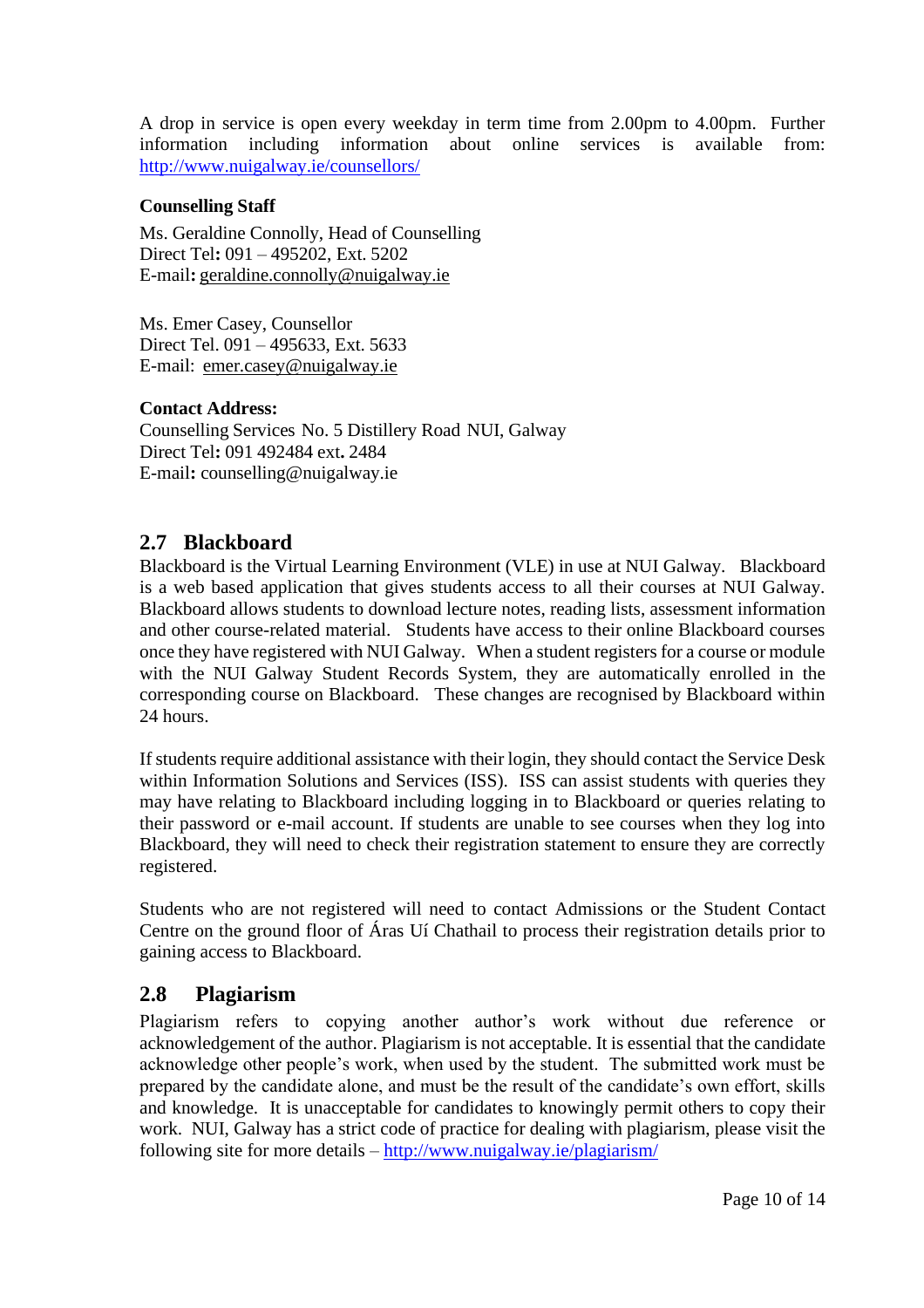## **2.9 Information Solutions and Services (ISS)**

ISS aim to provide students with access to the ICT facilities which they need to succeed in their studies at NUI Galway. These facilities include high speed Internet access, an NUI Galway email account, and access to the resources of the James Hardiman Library and the Blackboard virtual learning environment. These services are accessible from the on-campus PC suites and from suitably equipped laptops using the on-campus wireless network. A Campus Account (CASS) provides students access using a single User ID and Password to all computing services, other than E-mail. Students should refer to their Registration Guide for their temporary activation password. To activate your Campus Account, student need to go one to <https://cass.nuigalway.ie/> and login using their current student ID number and the activation password.

ISS [Service](http://www.nuigalway.ie/information-solutions-and-services/about/service-desk/index.html) Desk (Service Desk is located in the foyer of the James Hardiman Library). E-mail address: [servicedesk@nuigalway.ie](mailto:servicedesk@nuigalway.ie)

## **2.10 Career Development Centre**

The Career Development Centre is focused on facilitating and empowering students of NUI, Galway to manage their own career development and empowering students to make successful transitions towards fulfilling careers. Careers send out weekly emails to students with upcoming events during term to all students.

Details of the services provided to students by the Career Development Centre include:

- finding out [options](http://www.nuigalway.ie/careers/students/degreeopp.html) with your degree
- getting [information](http://www.nuigalway.ie/careers/students/careerinfo.html) on careers
- [finding](http://www.nuigalway.ie/careers/students/courses.html) out about further study
- finding out [or applying for](http://www.nuigalway.ie/careers/students/job.html) a job
- develop skills that [employers](http://www.nuigalway.ie/careers/students/skills.html) want
- Internships and Work Experience Fair
- Professional Associations Expo.

The Careers Development Centre host workshops to help students with applications and job search. One-off sessions are also offered to students and are bookable through Careers Connect and include:

- CV workshops held monthly during semester.
- Interview workshop held once a semester.
- LinkedIn workshop typically 3 per semester.
- Personal Statement workshop held once a semester

Further information on the range of services provided by the Careers Development Centre can be found at:<http://www.nuigalway.ie/career-development-centre/>

## **2.11 Out of Hours Working**

Out of hours work refers to all University operations conducted outside normal hours. There are two relevant time-scales:

### • **5.30pm – 11pm (week-days) and 8am – 11pm (weekends)**

When University buildings are accessible and while not in full operation, there may still be many people on site.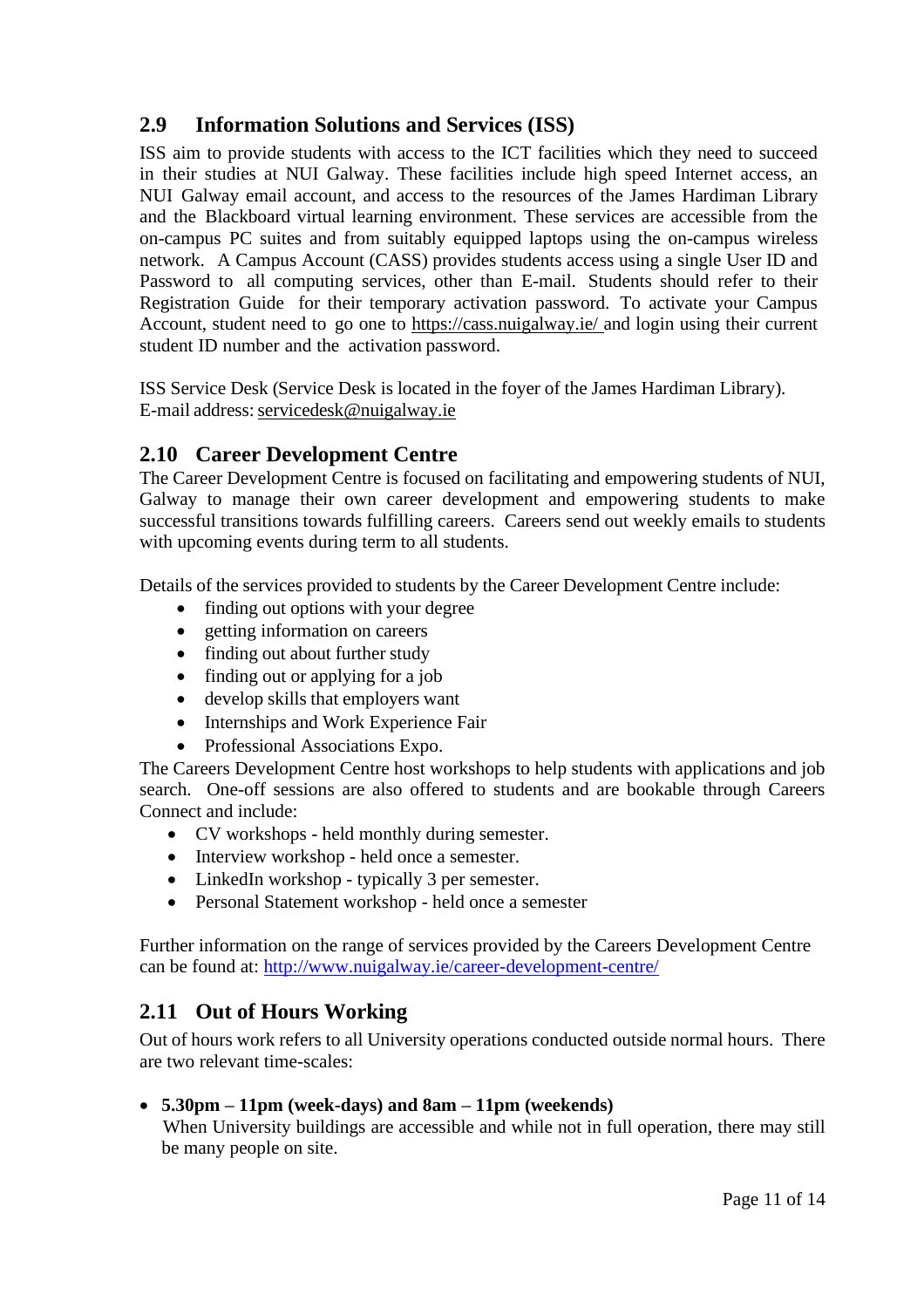### • **11pm – 8am (week-days and weekends)**

When University buildings are locked by Security and therefore only accessible to personnel with keys.

#### **All such out of hours working are high risk because:**

- Fewer staff and students are on-site to raise the alarm and/or give assistance in the event of an accident of incident
- Modified emergency measures may apply
- Personnel may be working alone

The listed below are the controls/arrangements to be used in reducing the risk of out of hours working:

- Out of hours working must be eliminated as much as possible. In particular high hazard work, or work/study by inexperienced persons, e.g. undergraduate students, **MUST** be restricted to normal University hours, when they can be appropriately supervised
- Hazardous work, e.g. laboratory operations, must be planned in advance to eliminate the hazardous procedures that need to be conducted out of hours\*. Any work, which must be carried out outside normal working hours, must be conducted in pairs (buddysystem) or with a colleague within easy calling distance
- Persons working out of hours must receive written permission from the Head of department/section. This permission must be restricted to personnel who can justify the requirement to work out of hours
- A register of late night work is to be maintained by Security. This will be made up from the lists of those personnel authorized to work late, submitted by the Head of the department/section. Any personnel not listed and found in the department/section after 11pm will be requested to leave by Security. Where a later finishing time has been approved by a Head of department/section, this will be made known to Security and treated as the final finishing time
- Ensure necessary emergency equipment/measures are available and made know to persons working out of hours, e.g. which emergency escapes are available, accessible phones with outside lines for emergency phone contact
- \* Operations/experiments if left running without supervision, must be as safe as possible in advance, and should be identified by an Unattended Experiment Form. The Safety Health and Welfare at Work (Night work and Shift work) Regulations 2000 S.I 11 of 2000 must also be complied with, when and where applicable

## **2.12 Parking on Campus**

Parking spaces in NUI, Galway fall into a number of categories:

- Staff Only
- Student Only
- Pay and Display (P&D) spaces
- "Reserved" spaces and loading bays

The parking permit payment system can be accessed via the Buildings Office website at [http://www.nuigalway.ie/buildings/parking.html.](http://www.nuigalway.ie/buildings/parking.html) Please note that you will be required to login, using your normal NUI Galway username/password authentication.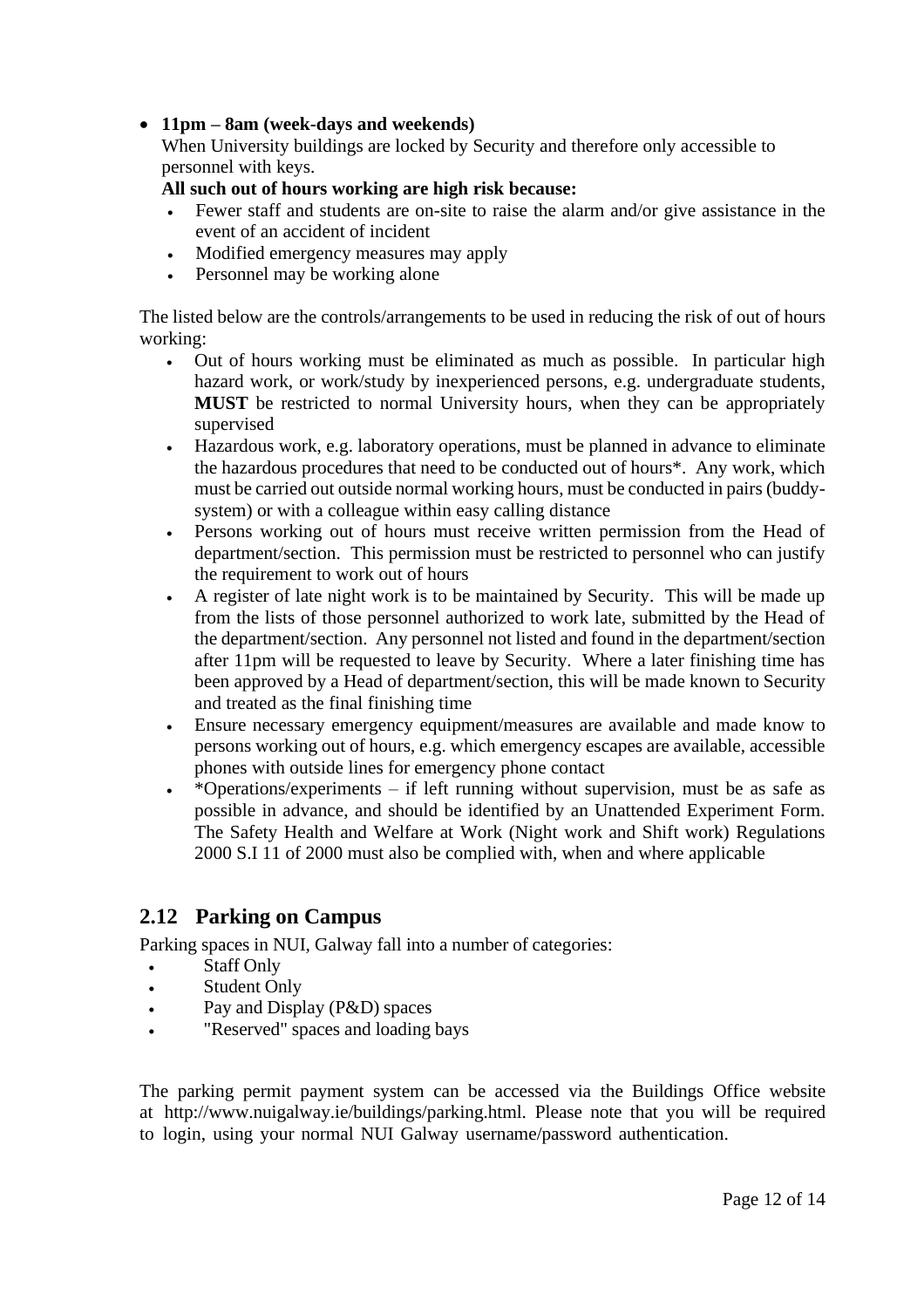To purchase/renew your Student Parking Permit please log on to: [https://nuig.apcoa.ie/applicant.](https://nuig.apcoa.ie/applicant)

If you park in a "Pay and Display" space, you must display a valid Pay & Display ticket and park only in spaces marked "Pay and Display". Should you have any queries, please consult our *Frequently Asked Questions* on [http://www.nuigalway.ie/buildings/faqs/.](http://www.nuigalway.ie/buildings/faqs/)

A park and ride service operates from Dangan car park. Further information and timetable details are available from

[http://www.nuigalway.ie/media/buildingsoffice/files/services/parking/Park-and-Ride-](http://www.nuigalway.ie/media/buildingsoffice/files/services/parking/Park-and-Ride-Timetable-2018-v3.pdf)[Timetable-2018-v3.pdf](http://www.nuigalway.ie/media/buildingsoffice/files/services/parking/Park-and-Ride-Timetable-2018-v3.pdf)

**Parking Office Location:** Room 103A, Ground Floor Arts Millennium Building **Opening Hours:** Monday to Friday, 0930 - 1200 and 1400 - 1600

#### **Contacts:**

Email: [parking@nuigalway.ie](mailto:parking@nuigalway.ie) Tel. 353 91 495063 (ext. 5063)

#### **2.13 Registration**

Online registration opens on Thursday 19<sup>th</sup> August for postgraduate taught students. Details of relevant dates can be found on: [\(http://www.nuigalway.ie/registration/quick](http://www.nuigalway.ie/registration/quick-links/registration-dates/)[links/registration-dates/\)](http://www.nuigalway.ie/registration/quick-links/registration-dates/). Students will receive an email from registration before Online Registration opens inviting students to register online. Students should register as soon as possible for their programme to gain access to University services such as Student ID Card, Library, Blackboard, etc. Further registration details can be found on: <http://www.nuigalway.ie/registration/how-to-register.html/newstudentpostgrad/>

### **2.14 Library**

The Student ID card also acts as a Library card. Students must have a current card in order to gain entrance to the Library. Details on the services provided by the library are available at <http://library.nuigalway.ie/usingthelibrary/accessingthelibrary/>The Library and IT Service Desk is located on the ground floor of the library and provides advice and support to students on both Library and IT services (e.g., User ID/passwords, book loans, printing Wifi access).

### **2.15 Student Contact Centre**

The Student Contact Centre (tel: (091) 495999) provides the following services and is located on the ground floor of Áras Uí Chathail, which is situated on the main campus:

- Registration, Exams and Admissions queries
- Prospectus pick up
- Replacement ID Cards
- Transcript Requests
- Validation and stamping of forms e.g. social welfare, medical card, drug payment,
- USIT visa (Student Travelcard forms are stamped by SU)